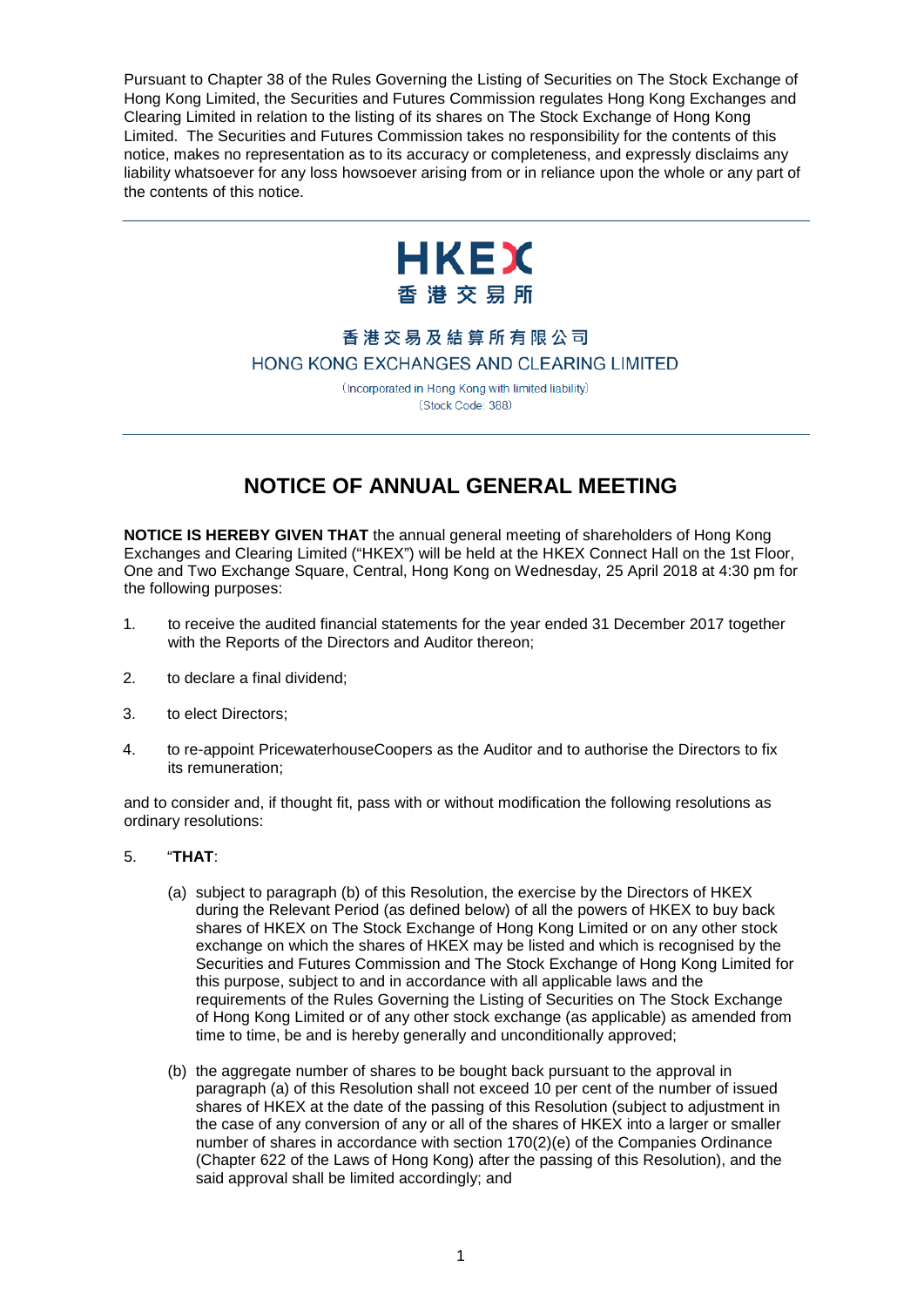(c) for the purposes of this Resolution:

"Relevant Period" means the period from the passing of this Resolution until the earlier of:

- (i) the conclusion of the next annual general meeting of HKEX;
- (ii) the expiry of the period within which the next annual general meeting of HKEX is required by law to be held; and
- (iii) the passing of an ordinary resolution by shareholders of HKEX in general meeting revoking or varying the authority given to the Directors of HKEX by this Resolution."

## 6. "**THAT**:

- (a) subject to paragraphs (b) and (c) of this Resolution, the exercise by the Directors of HKEX during the Relevant Period (as defined below) of all the powers of HKEX to allot, issue and deal with additional shares of HKEX, to grant rights to subscribe for, or convert any security into, shares in HKEX (including the issue of any securities convertible into shares, or options, warrants or similar rights to subscribe for any shares) and to make or grant offers, agreements and options which would or might require the exercise of such power(s) during or after the end of the Relevant Period, be and is hereby generally and unconditionally approved;
- (b) other than in respect of an Excluded Issue (as defined below), the aggregate number of shares allotted or agreed conditionally or unconditionally to be allotted (whether pursuant to an option or otherwise) by the Directors of HKEX pursuant to the approval in paragraph (a) of this Resolution shall not exceed 10 per cent of the number of issued shares of HKEX at the date of the passing of this Resolution (subject to adjustment in the case of any conversion of any or all of the shares of HKEX into a larger or smaller number of shares in accordance with section 170(2)(e) of the Companies Ordinance (Chapter 622 of the Laws of Hong Kong) after the passing of this Resolution);
- (c) other than in respect of an Excluded Issue (as defined below), any shares of HKEX to be allotted and issued (whether wholly or partly for cash or otherwise) pursuant to the approval in paragraph (a) of this Resolution shall not be at a discount of more than 10 per cent of the Benchmarked Price (as defined below) of such shares of HKEX; and
- (d) for the purposes of this Resolution:

"Benchmarked Price" means the higher of:

- (i) the closing price of the shares of HKEX as quoted on The Stock Exchange of Hong Kong Limited on the date of the agreement involving the relevant proposed issue of shares of HKEX; and
- (ii) the average closing price as quoted on The Stock Exchange of Hong Kong Limited of the shares of HKEX for the 5 trading days immediately preceding the earlier of the date: (A) of announcement of the transaction or arrangement involving the relevant proposed issue of shares of HKEX, (B) of the agreement involving the relevant proposed issue of shares of HKEX and (C) on which the price of shares of HKEX that are proposed to be issued is fixed.

"Excluded Issue" means:

- (i) a Rights Issue (as defined in this paragraph (d));
- (ii) any scrip dividend or similar arrangement pursuant to the Articles of Association of HKEX from time to time;
- (iii) the grant of options or rights to acquire shares in HKEX or an issue of shares in HKEX upon the exercise of options or rights granted under any option scheme or similar arrangement for the time being adopted and approved by shareholders of HKEX; or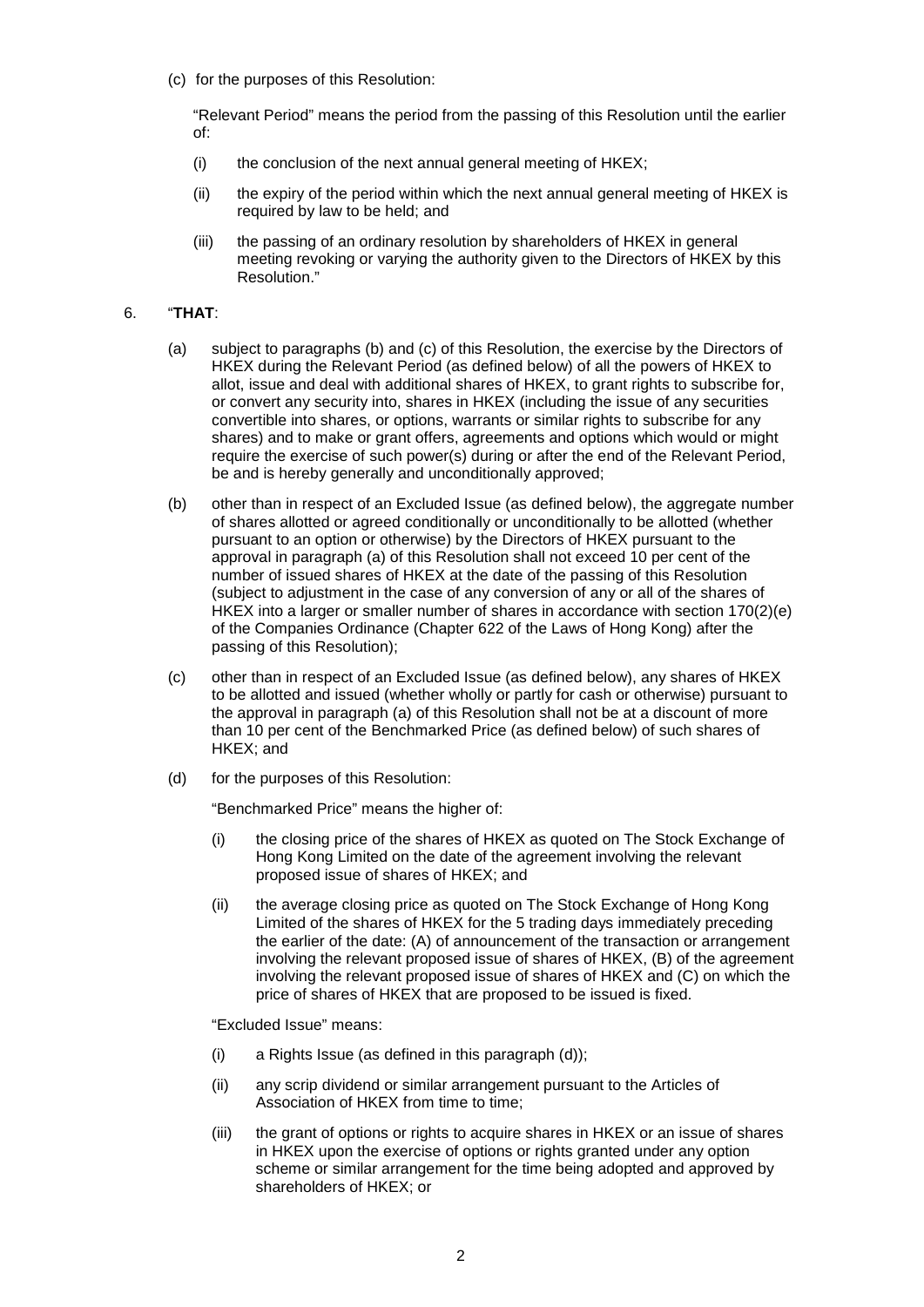(iv) the exercise of rights of subscription or conversion under the terms of any options, warrants or similar rights granted by HKEX or any securities which are convertible into shares of HKEX.

"Relevant Period" means the period from the passing of this Resolution until the earlier of:

- (i) the conclusion of the next annual general meeting of HKEX;
- (ii) the expiry of the period within which the next annual general meeting of HKEX is required by law to be held; and
- (iii) the passing of an ordinary resolution by shareholders of HKEX in general meeting revoking or varying the authority given to the Directors of HKEX by this Resolution.

"Rights Issue" means an offer of shares of HKEX or an issue of options, warrants or other securities giving the right to subscribe for shares of HKEX, open for a period fixed by the Directors of HKEX to holders of shares of HKEX on the register of members on a fixed record date in proportion to their then holdings of such shares of HKEX (subject to such exclusions or other arrangements as the Directors of HKEX may deem necessary or expedient in relation to fractional entitlements or having regard to any restrictions or obligations under the laws of, or the requirements of any recognised regulatory body or any stock exchange in, any territory outside Hong Kong)."

7. "**THAT** until shareholders of HKEX in general meeting otherwise determine, remuneration of HK\$2,190,000 and HK\$730,000 respectively be payable to the Chairman and each of the other Non-executive Directors of HKEX for the period from the conclusion of each annual general meeting of HKEX to the conclusion of the annual general meeting of HKEX to be held in the immediately following year, provided that such remuneration be payable in proportion to the period of service if the Chairman or a Non-executive Director has not served the entire period."

## By Order of the Board **HONG KONG EXCHANGES AND CLEARING LIMITED Joseph Mau** Group Company Secretary

Hong Kong, 21 March 2018

Notes:

- (1) An eligible shareholder is entitled to appoint one or more proxies to attend, speak and vote in his/her stead at the above meeting (or at any adjournment of it) provided that each proxy is appointed to represent the respective number of shares held by the shareholder as specified in the relevant proxy forms. The proxy does not need to be a shareholder of HKEX.
- (2) Where there are joint registered holders of any shares, any one of such persons may vote at the above meeting (or at any adjournment of it), either personally or by proxy, in respect of such shares as if he/she were solely entitled thereto but the vote of the senior holder who tenders a vote, whether in person or by proxy, will be accepted to the exclusion of the vote(s) of the other joint holders and, for this purpose, seniority shall be determined by the order in which the names stand in the register of members of HKEX in respect of the relevant joint holding.
- (3) In order to be valid, the completed proxy form must be received by HKEX's registrar, Hong Kong Registrars Limited, at 17M Floor, Hopewell Centre, 183 Queen's Road East, Wan Chai, Hong Kong at least 48 hours (excluding any part of a day that is a public holiday) before the time appointed for holding the above meeting or adjourned meeting (as the case may be). If a proxy form is signed by an attorney of a shareholder who is not a corporation, the power of attorney or other authority under which it is signed or a certified copy of that power of attorney or authority (such certification to be made by either a notary public or a solicitor qualified to practice in Hong Kong) must be delivered to HKEX's registrar together with the proxy form. In the case of a corporation, the proxy form must either be executed under its common seal or be signed by an officer or agent duly authorised in writing.